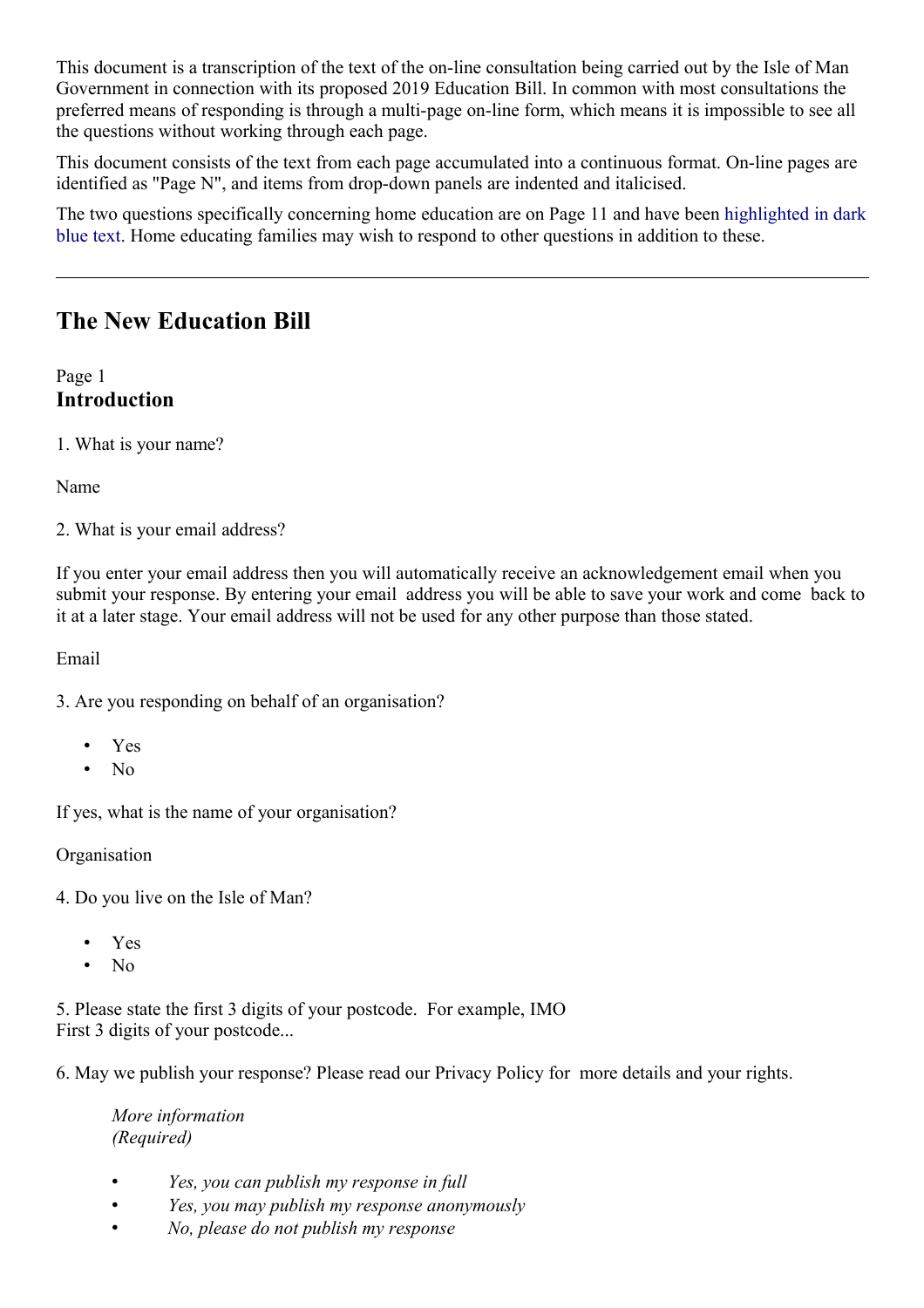## Page 2 **Principles and duties**

The Education Bill seeks to set out some fundamental principles of education in the Island which the Department must take account of. These are based on the feedback received from the previous consultation.

7. Do you agree that these principles are sufficient to underpin the education system of the Isle of Man now and in the future?

*The principles*

*a. that each child and young person should be enabled to receive an education that helps them to make appropriate progress and to become a fulfilled and valued member of society* 

*b. that the mainstream educational system should so far as possible reflect and implement the AEN principles (see section [AEN principles])*

*c. that education in the Island should include provision for vocational and other practical training so far as possible*

*d. that education in the Island should include provision for life-long learning so far as possible*

*e. that children, young persons and their parents should have a reasonable degree of influence over the kind of education which is provided to them*

*f. that the educational system should support the cultural integrity and identity of the Island* 

*g. that the educational system should support the development of a diverse society based on mutual respect*

*h. that providers of education in or for the Island should make appropriate use of developing technology, including facilities for remote and virtual education*

*i. that education in the Island should be provided economically, effectively and efficiently*

- agree
- neither agree or disagree
- disagree

Please briefly explain why you have given this answer in the text box below.

8. Are there any other principles that you feel are missing and why? If so please answer in the text box below.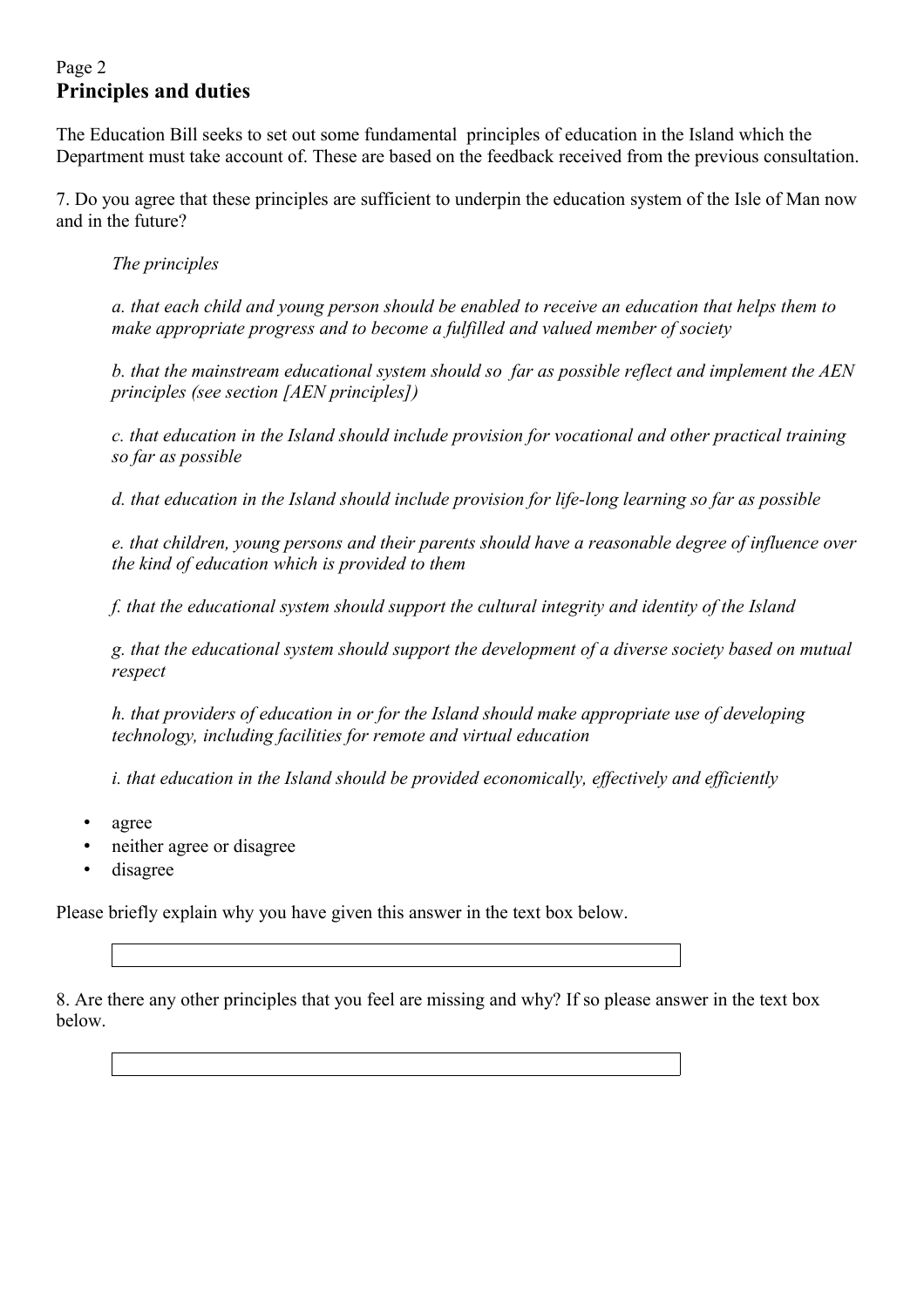## Page 3 **Premises**

The Department has included a provision seeking a contribution from the church towards the costs of any significant developments or other capital costs incurred at maintained faith schools.

9. Do you agree with this proposal?

- Yes
- No

If the answer is no please say why in the text box below.

### Page 4 **Curriculum**

It is proposed in the Bill that the curriculum will consist of compulsory elements for pupils including:

*Related Information*

*a. education in religion, ethics and values, avoiding proselytising for any particular religion or religious approach b. education in Manx culture (including history and language) c. age-appropriate education about sex and relationships, health and lifestyle, and economic and other wellbeing d. opportunities for physical education (including games and sports)*

10. Do you agree with these areas being compulsory?

- Yes
- No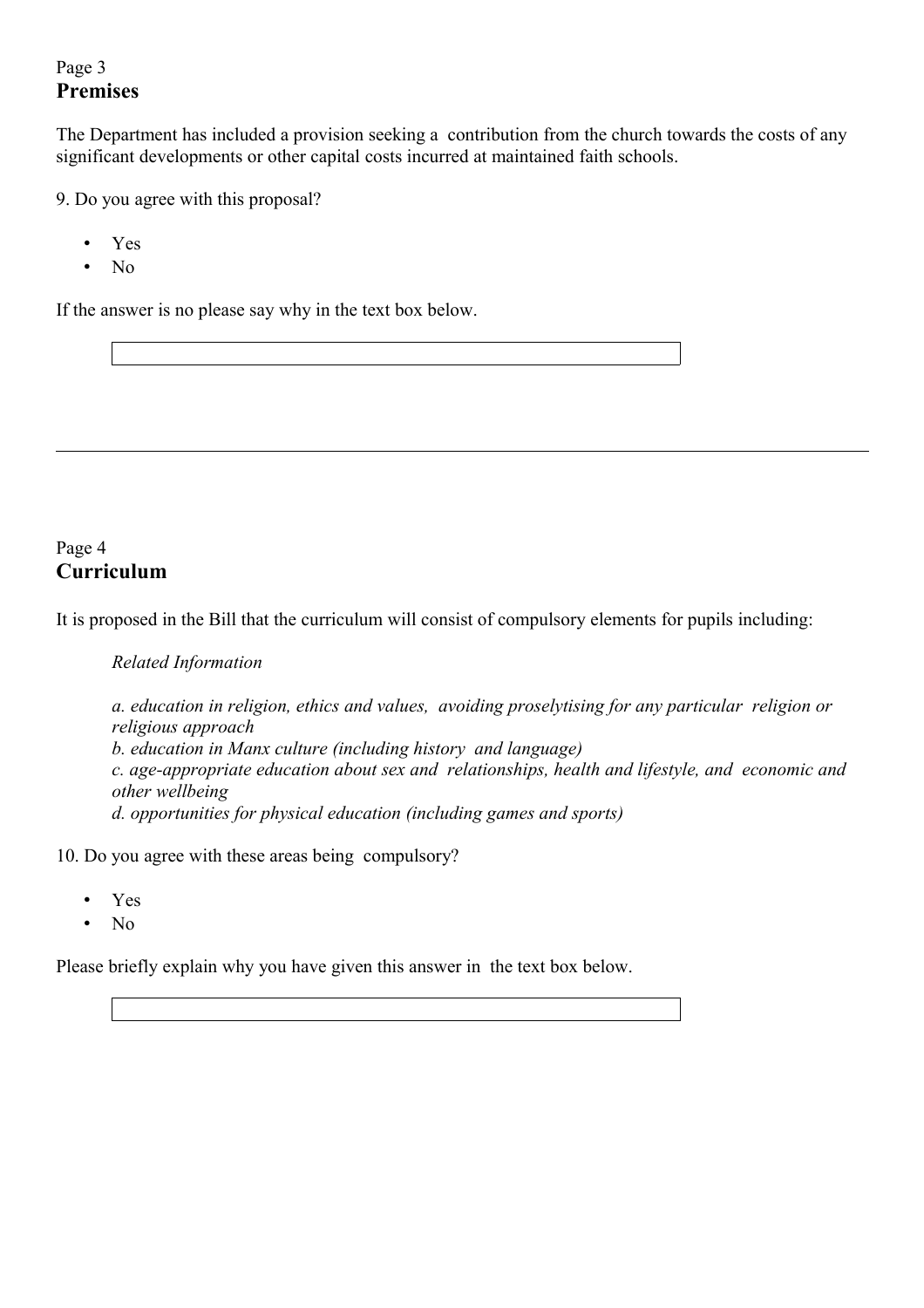## Page 5 **Behaviour**

There are sections which deal with school standards of behaviour - sections 30 through to section 41. These include some new areas of consideration including confiscation of psychoactive substances which are deemed inappropriate for school and likely to cause harm; recovering costs for damage which has been caused by a pupil at a school (section 35); behaviour outside of school (section 37); disorderly conduct (section 39) and inappropriate use of social media (section 41).

For damage in schools, it is proposed that the Department or governing body of a school may recover the costs of repairing damage or expenses from pupils or their parents

Social media has also become a feature of modern society and is widely used. It can be misused and so the Department would seek to try and address some issues that arise

#### *Behaviour and Social Media*

#### *Behaviour and Social Media*

*For behaviour outside of school it is proposed in section 37 of the Education Bill that:*

#### *Behaviour outside school premises*

*1. A power under section 33, 34 or 36 may be exercised by a teacher at a school at any time when the teacher is responsible for the welfare or behaviour of the pupil in accordance with written rules of the school.*

*2. The articles of government of each maintained school must include provision about discipline in respect of behaviour taking place outside the school premises at any time when the teacher is responsible for the welfare or behaviour of the pupil in accordance with written rules of the school.*

*3. In this section and sections [ ... ] a reference to a teacher at a school includes a reference to another member of staff at a school.*

#### *Inappropriate use of social media*

*4. This section applies where the head teacher of a maintained or contracted school becomes aware that,*

*• (a) a pupil at the school is using social media in a way that causes, or appears intended to cause, distress or offence to another pupil at the school or to a teacher or other member of staff at the school, or*

*• (b) a relative, or present or former associate, of a pupil at the school is using social media in a way that causes, or appears intended to cause, distress or offence to a pupil at the school or to a teacher or other member of staff at the school.*

*5. The head teacher must take all reasonable steps to prevent the use specified in subsection (1); and those steps may include, -*

*• (a) applying school rules to ensure that the use of social media does not take place during school hours, on school premises or through the use of school equipment;*

*• (b) providing education and guidance to pupils about the use of social media and the potential for it to cause distress, offence and other damage;*

*• (c) drawing the use of social media to the attention of a police officer and inviting the officer to consider whether an offence has been committed;*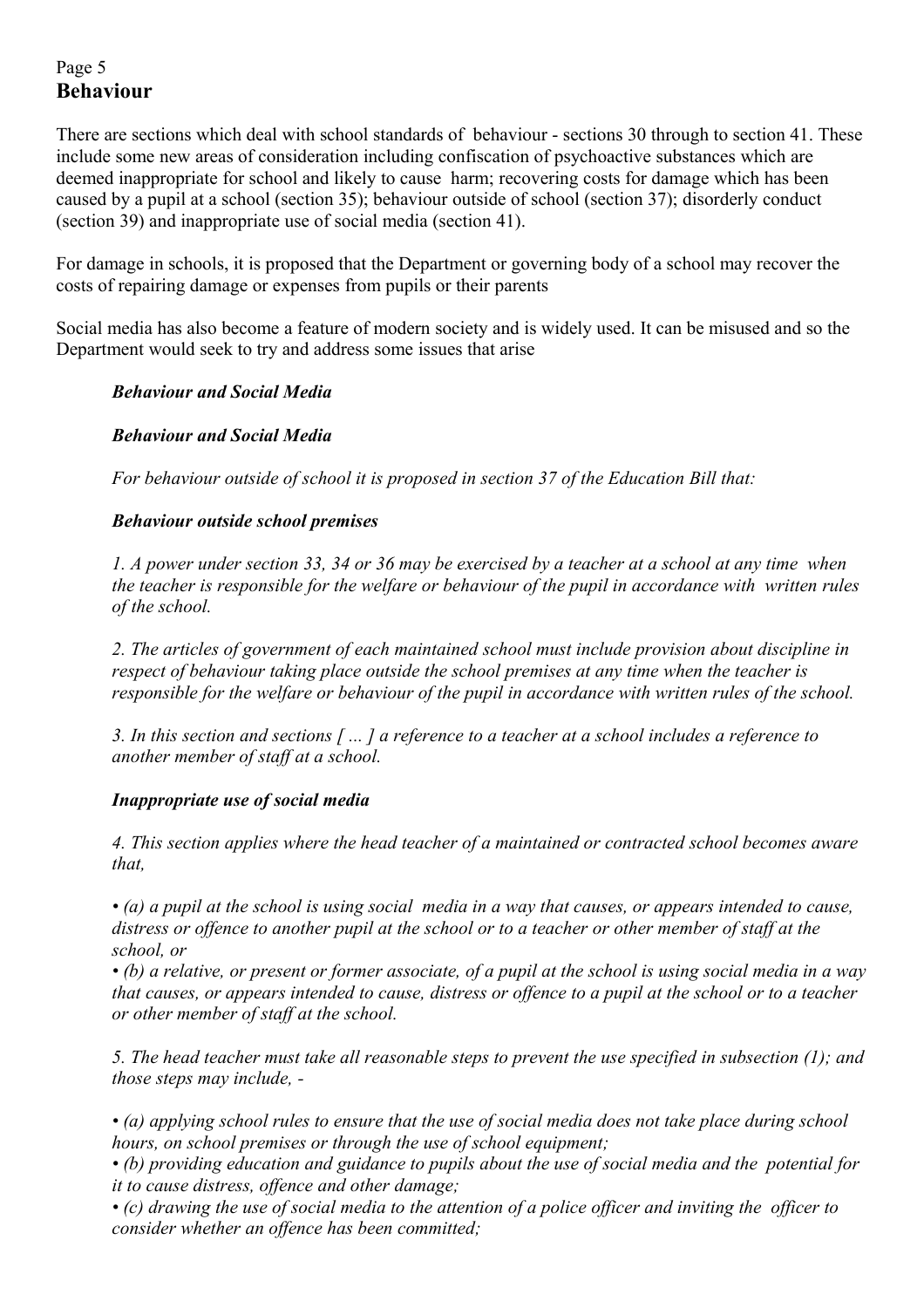*• (d) issuing guidance to the person using social media as specified in subsection (1), or to anyone who appears to the head teacher to be a victim or potential victim of that use, as to the law of harassment, and the civil and criminal remedies available under it.*

11. Is it right for the Department to seek to recover the cost of damages caused deliberately by pupils?

- Yes
- No

Please briefly explain why you have given this answer in the text box below.

12. Do you agree that section 37 addresses the issue of children behaving inappropriately while under the authority of a member of the school's staff?

- Yes
- No

Please briefly explain why you have given this answer in the text box below.

13. Do you agree that the measures suggested will allow schools to address the issue of inappropriate use of social media in schools?

- Yes
- No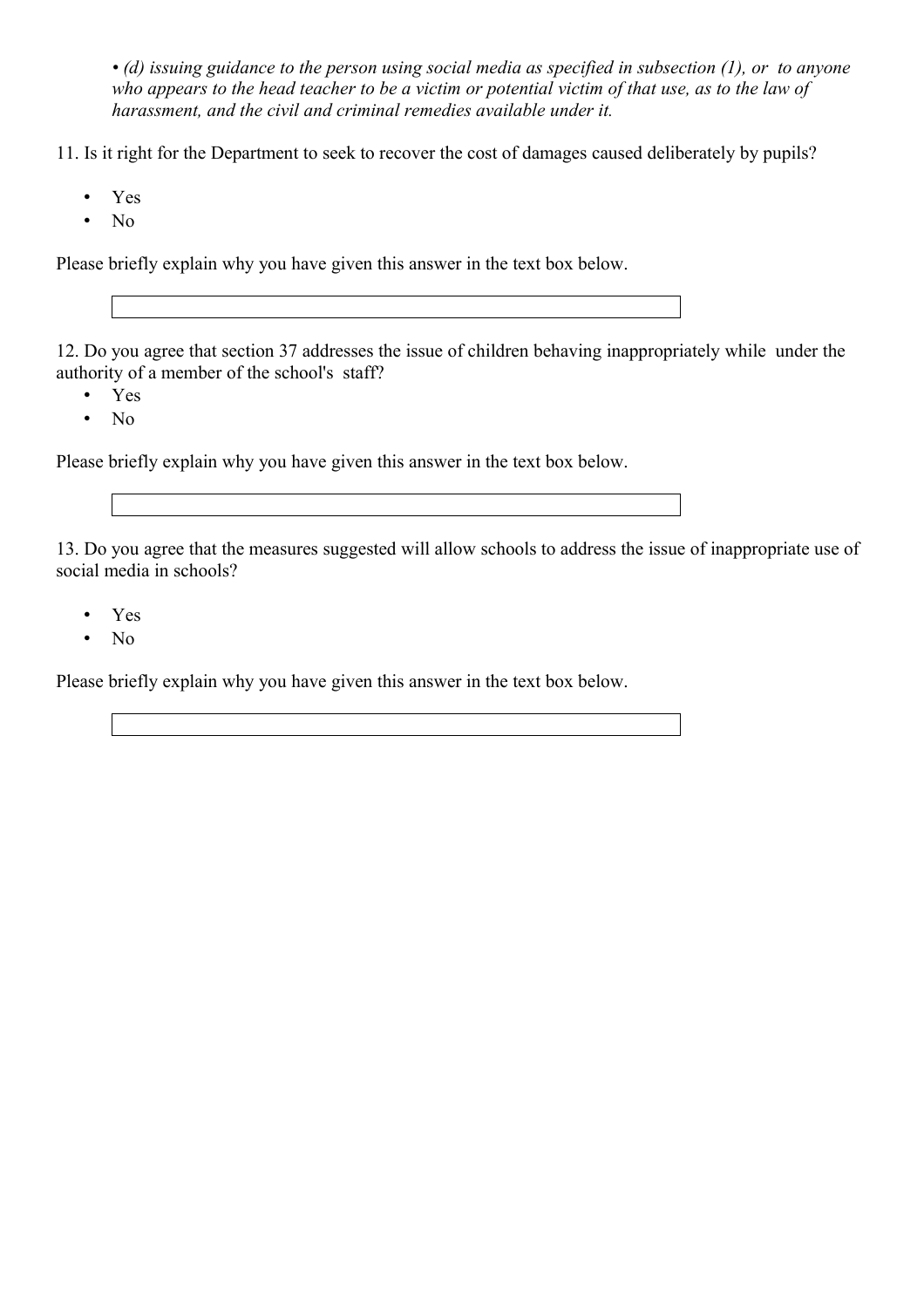## Page 6 **Catchment areas**

Having catchment areas for pupils allows the Department to manage resources effectively and efficiently. The catchment area section of the new bill has changed from that in the 2001 Act with the emphasis now being on children attending their catchment area school except in very specific circumstances.

*Section 42 contains the following:*

*1. the Department must make arrangements for each maintained school to have—*

- *a. a catchment area for the acceptance of pupils, and b. arrangements for the application of rules in relation to the catchment area.*
- *2. the Department may make regulations about*
	- *a. the extent or operation of catchment areas*
	- *b. rules in relation to catchment areas*
	- *c. exceptions to the catchment area rules*

#### *Laying only - approval required*

*3. the regulations may make provision for dealing with the application of the catchment area rules in cases where a child lives in more than one catchment area.*

14. There are a number of exceptions as to why a pupil should go to a school in a different catchment area. These are some of the exceptions that have been suggested:

- a. on the grounds of a child's additional educational needs
- b. specific curriculum issues
- c. specific circumstances relating to the child

Are there other aspects that should be considered?

- Yes
- No

If yes please could you expand on your views in the box below.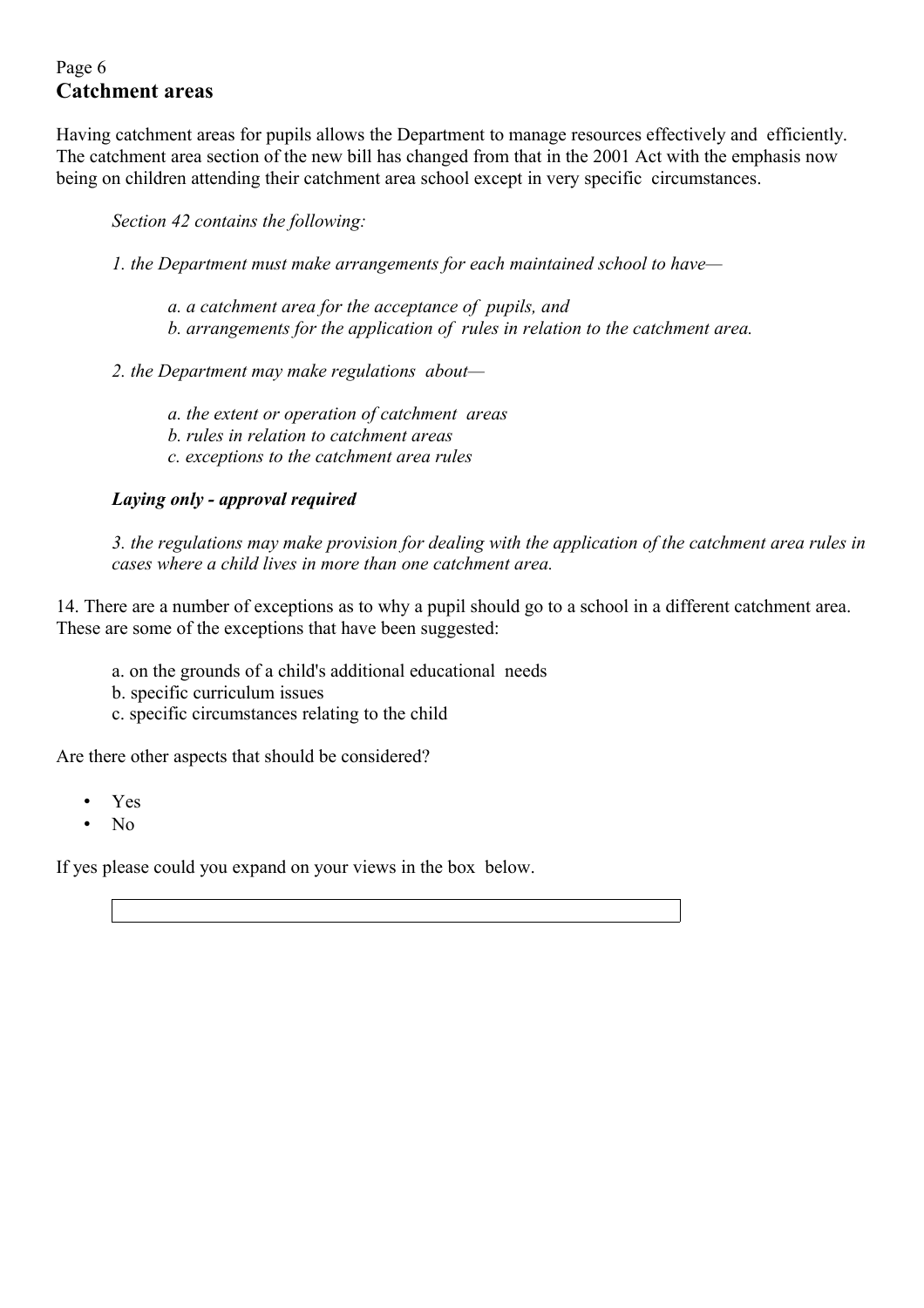## Page 7 **Inspections**

Schools currently undertake a process of self-review and evaluation which is externally verified and validated. It is proposed that the following is included to enable this to continue but also to be broad enough to cover other models and possible further developments.

It is the responsibility of the Headteacher to oversee self-review of the school and the governors hold the Headteacher to account, with externally validated assessments of schools every three years.

*Inspections* 

### *45. Inspections*

*1. The Department must make arrangements for the inspection of maintained schools.*

*2. The Department must make regulations about the inspection of maintained schools. Tynwald procedure - approval required.*

#### *46. Inspection arrangements*

*1. The arrangements under section [Inspections] must include a requirement for each maintained school to carry out a self- assessment at least once in each school year.*

*2. Regulations under section [Inspections] may, in particular, make provision about-*

- *1. the matters to be addressed in an inspection;*
- *2. criteria to be applied in the course of an inspection;*
- *3. records to be kept of an inspection;*
- *4. information to be supplied to the Department;*
- *5. information to be published;*
- *6. timings of an inspection; and*

*7. actions to be taken for the purpose of remedying deficiencies identified in the course of inspections or self- assessments.*

#### *47. Interim and additional inspections*

*1. The Department must make arrangements for interim or additional inspections of maintained schools where the Department think it appropriate -*

#### *48. Inspections: supplementary*

*1. Inspections may be carried out-*

- *1. by officials of the Department, or*
- *2. by or on behalf of a person selected by the department.*

*2. The department may make regulations about inspections; and the regulations may, in particular-*

- *1. authorise persons to enter a school;*
- *2. authorise the inspection of premises;*
- *3. authorise the inspection and seizure of records.*
- *3. Tynwald procedure approval required.*

*A person who intentionally obstructs the performance of a function under this section commits an*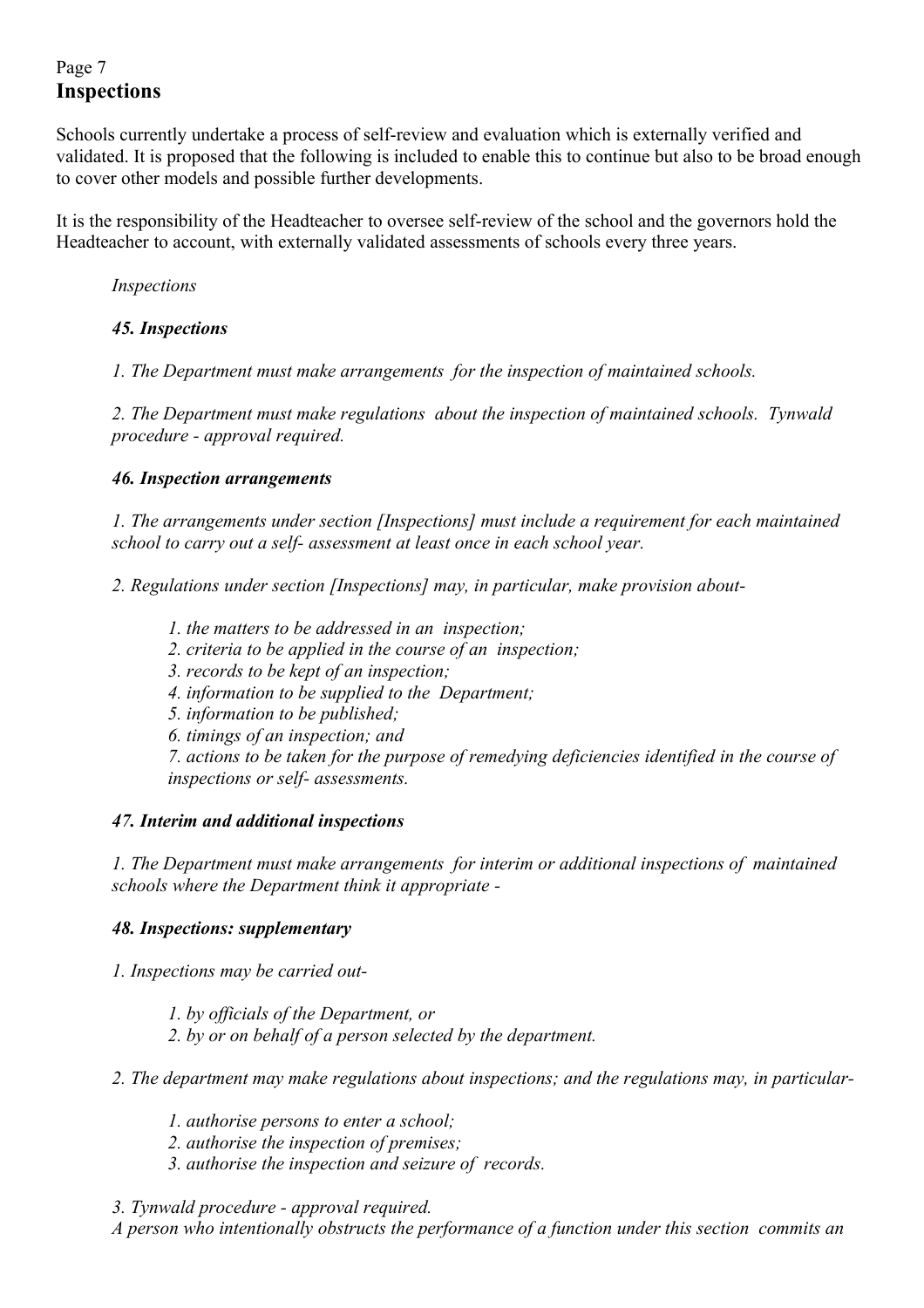*offence. Maximum penalty (summary) 6 months' custody or a level 5 fine.*

### *49. Enforcement*

*1. Where the Department is not satisfied with the progress being made in remedying any deficiencies identified it may, –*

*1. vary requirements for action imposed in accordance with regulations under section 46;*

*2. assign teaching or other staff to the school;*

*3. assign staff to the school with management responsibilities.*

*2. A person who intentionally obstructs the performance of a function under this section commits an offence.*

*Maximum penalty (summary) 6 months' custody or a level 5 fine.*

*3. An assignment under subsection (1)(c) may modify the contractual responsibilities (but not other terms) of the head teacher or another member of staff at the school with management responsibilities.*

*4. Subsection is without prejudice to the right of the department to dismiss a head teacher or other member of school staff on grounds of performance failure.*

15. Do you agree that actions required in respect of remedying any identified deficiencies should be the responsibility of the Head teacher and will improve the education provision within a school?

- Yes
- No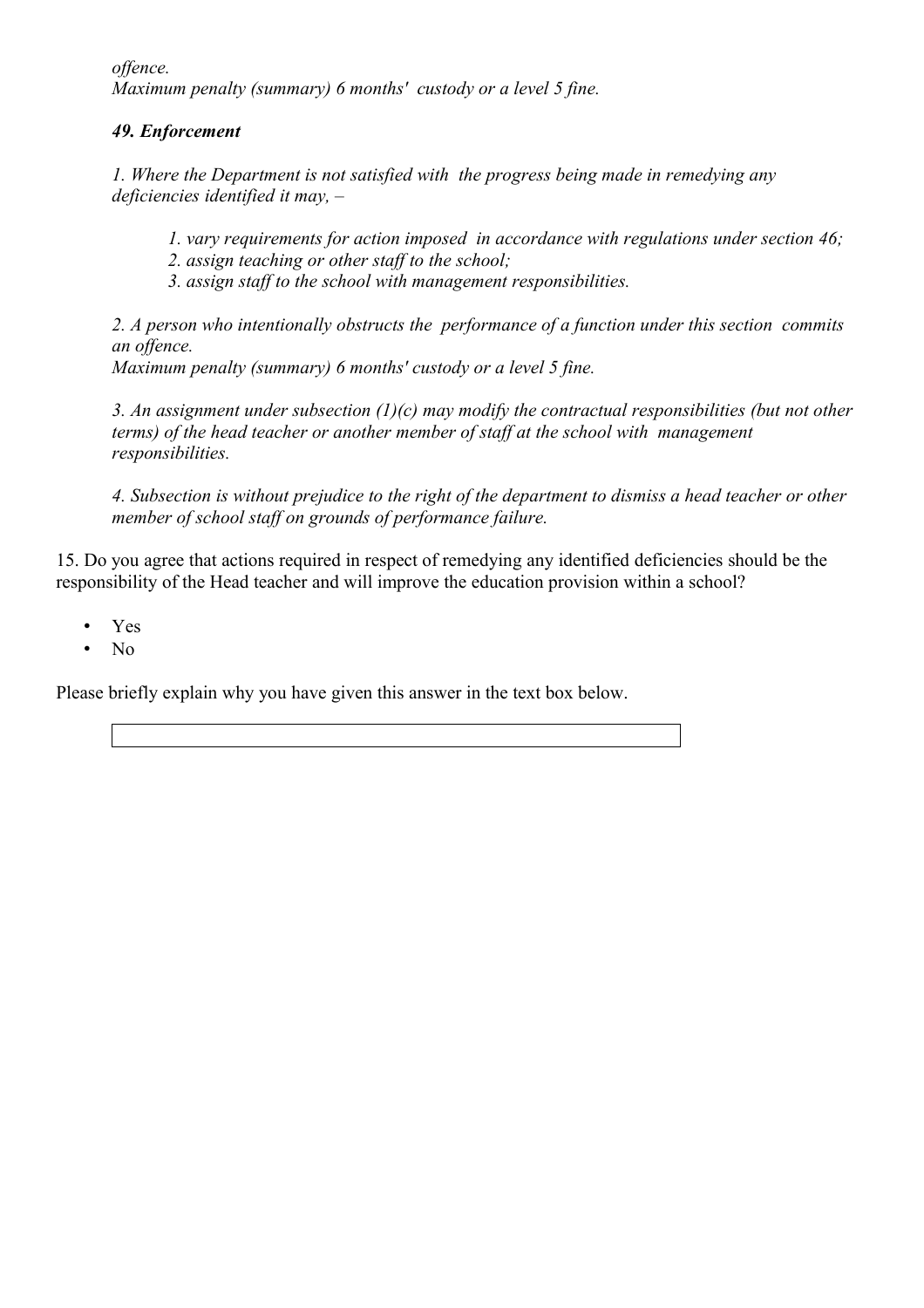### Page 8 **Independent schools**

As a regulator, the Department has a responsibility to consider what happens at Independent Schools, from registering the school as such, through to having information about the school and also considering complaints. In particular, the Department may consider:

- a. the suitability of the school premises or facilities
- b. the quality or suitability of the education being provided at the school
- c. the quality or suitability of the proprietor, a teacher or other member of staff at the school
- d. the welfare of pupils at the school.

16. Do these cover those specific areas which the Department should regulate?

- Yes
- No

Please briefly explain why you have given this answer in the text box below.

### Page 9 **Compulsory school age (Section 61)**

It is proposed that the Department will adopt a more flexible approach to the start of compulsory education. This will be by introducing regulations. Compulsory School Age

### *61. Compulsory school age*

*1. This section defines "compulsory school age" for the purposes of this Act and (subject to any indication to the contrary) for the purposes of any other enactment.*

*2. A child-*

*1. becomes a child of compulsory school age on becoming 5 years old (subject to regulations under subsections (3) and (4)), and 2. stops being a child of compulsory school age on becoming 16 years old (subject to subsection (5)).*

*3. The Department may make regulations modifying the effect of subsection (2) in relation to children of a specified description or in specified circumstances. Tynwald procedure - approval required*

*4. The Department may make regulations about school starting dates for children born at different times of the year; and the regulations may, in particular, -*

*5. 1. make different provision for different schools; 2. provide for a child not to be treated as being of compulsory school age between the moment when the child becomes 5 years old and the next starting date (or the next starting date that applies to the child). Tynwald procedure - approval required.*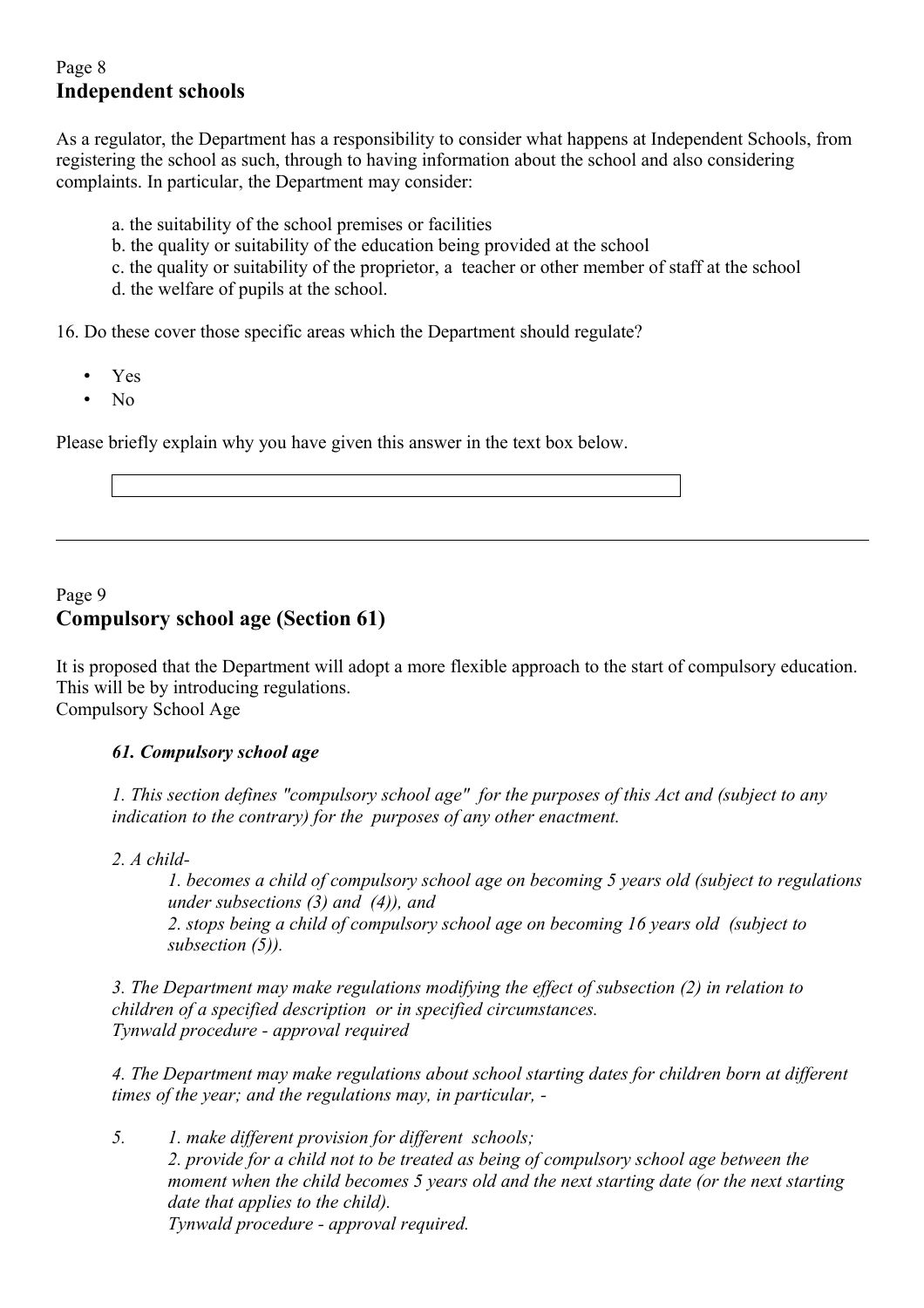*6. A person who is a registered pupil at a school, or has been within the previous 12 months, and who reaches the age of 16 during a school year, remains of compulsory school age until the end of that school year.*

*7. The Department may by regulations modify or disapply the effect of subsection (5) in relation to children of a specified description or in specified circumstances. Tynwald procedure - approval required.*

17. Regulations will be made to adapt 'compulsory school age' in specified circumstances. One instance will be for summer born children. Is it appropriate to have this flexibility about when children start or finish compulsory schooling?

- Yes
- No

Please briefly explain why you have given this answer in the text box below.

18. Are there any circumstances that you may wish to see covered by the regulations?

- Yes
- No

Please briefly explain why you have given this answer in the text box below.

### Page 10 **School Attendance**

A new section in the Bill proposes to introduce regulations about holidays during school terms.

If there are difficulties for a parent in getting their children to regularly attend school it is being suggested that as an alternative to a fine, that a guidance course requiring parents to attend could be an alternative approach.

Respondents to the principles consultation commented that an alternative to a fine should be considered for parents who struggle to get their children to attend school regularly. Section 68 is the Department's response to this.

19. Do you think that this approach will be a constructive alternative to a fine, helping parents to develop strategies?

- Yes
- No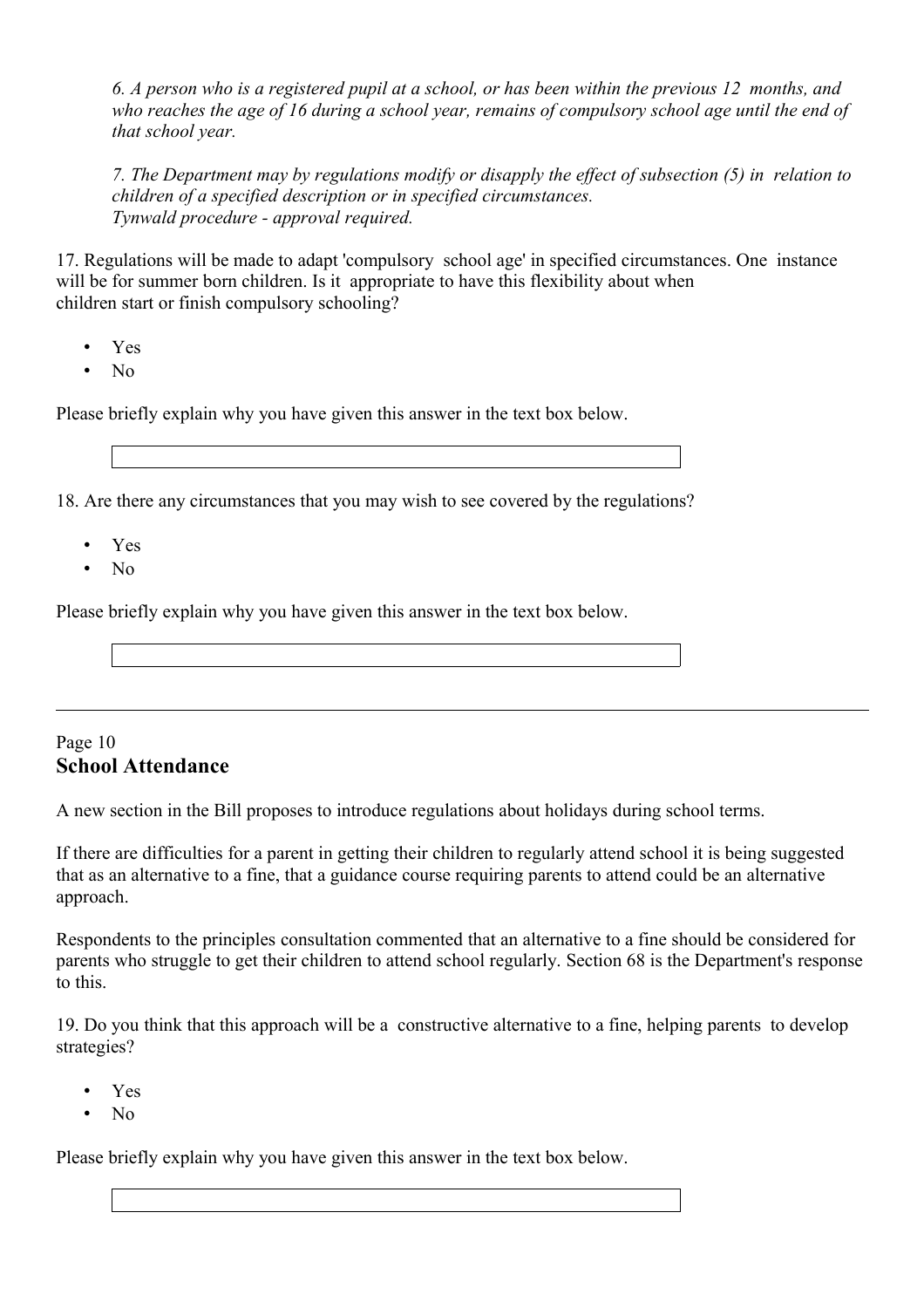### Page 11 **Home education**

The Department is seeking to establish that all children have access to suitable education, including those who are home educated. It is, therefore, being proposed that the following provisions are introduced in sections 77 and 78.

Parents will still have the right to Home Educate. It will be necessary, as at present, to notify the Department of an intention to educate otherwise. There will be periodic assessments and this may include considering a child's work or by carrying out interviews. How assessments are carried out will be regulated.

*Related Information* 

#### *Definition: "home education"*

*In this Act "home education" means education provided to a child in accordance with a decision by the child's parent to arrange for the child to be educated otherwise than at a school or college.*

#### *Departmental assessment*

*1. The Department must assess the educational development of children in the Island receiving home education.*

*2. The Department may provide advice and information on request to a parent of a child receiving home education.*

*3. The Department must make arrangements to allow children receiving home education to have access to school or college facilities to the extent the Department thinks appropriate.*

*4. The Department must maintain a register of children in respect of whom the Department is notified under section 64 that the child is being home educated.*

*5. The Department must carry out assessments from time to time of the educational development of each child receiving home education.*

#### *6. The assessment may include, -*

- *1. Assessing the child's work;*
- *2. Interviewing the child;*
- *3. Interviewing the child's parent.*

*7. The assessment may take place, -*

*1. In the child's home with the consent of the child's parent; or*

*2. at any other place agreed between the Department and the child's parent.*

*8. A parent of a child receiving home education must comply with any request by the Department to provide information for the purposes of the assessment.*

*9. The Department must make regulations about the methodology of assessments under this section. Tynwald procedure - approval required*

20. Should the Department make arrangements for children receiving home education to have access to school or college facilities, for example, to be able to access laboratory facilities?

- Yes
- No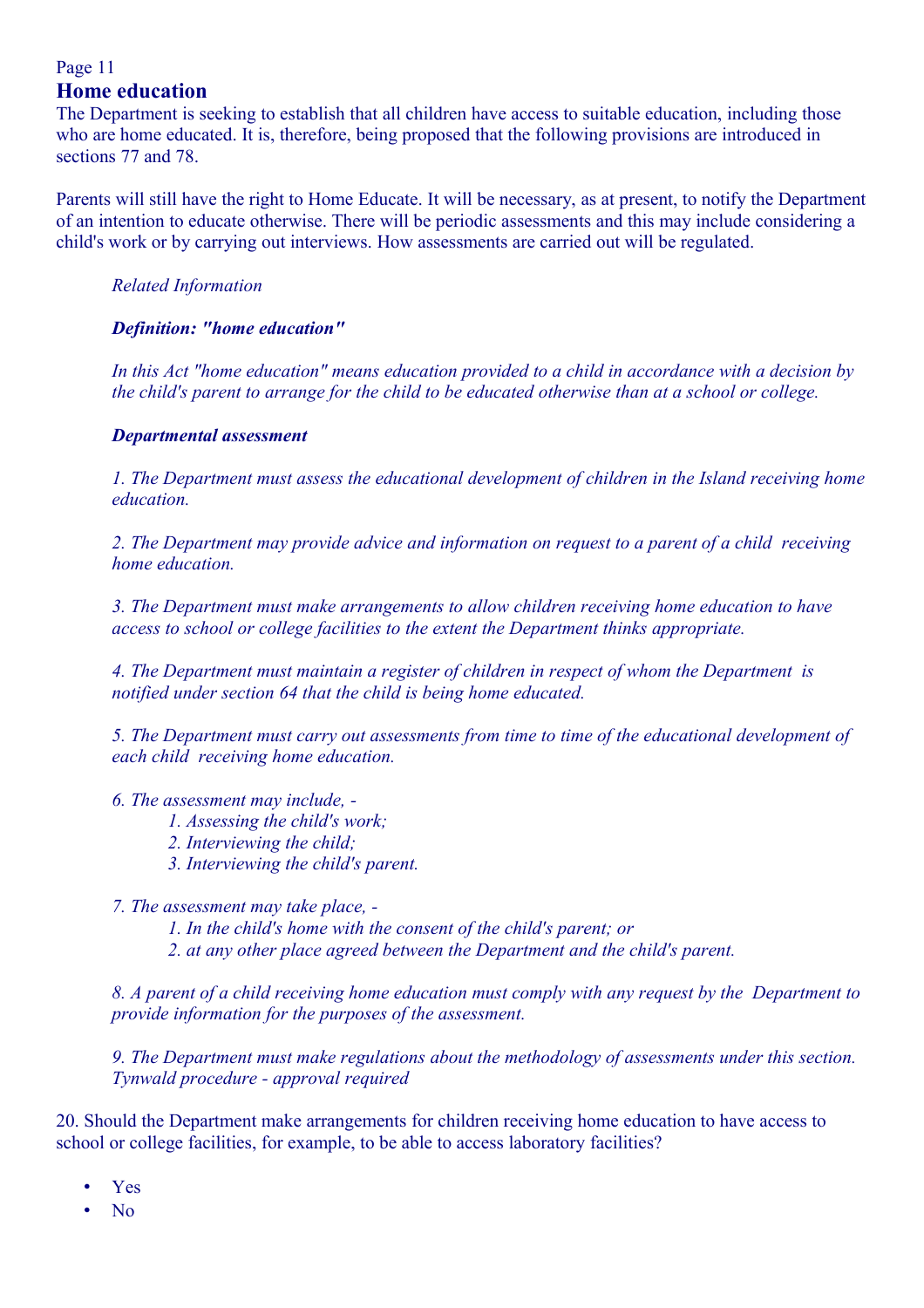Please briefly explain why you have given this answer in the text box below.

21. Are the assessment proposals sufficient for the Department to ensure that a suitable education is being provided to Home Educated children?

- Yes
- No

Please briefly explain why you have given this answer in the text box below.

### Page 12 **Additional educational needs (Section 79)**

The Department is taking the opportunity to move away from the dated phrase of children with special educational needs, to a position where it considers young people with Additional Educational Needs, broadening the approach to those who need additional support.

To support young people and children with additional educational needs the Department is seeking to introduce an Additional Education Needs Code. This will lay down what people can expect and will cover areas such as guidance to be issued about the educational provision, support plans, assessments and reports.

The Department is also seeking to extend the age for access to education provision beyond the age of 18 for those with additional education needs by three years to age 21.

22. Do you agree that the Department should have an upper age of 21 to consider educational provision for those with additional educational needs?

- Yes
- $N<sub>0</sub>$

Please briefly explain why you have given this answer in the text box below.

23. Is the definition of an individual with a learning difficulty or disability sufficiently clear or broad?

*An individual has a learning difficulty or disability if they-*

*1. have significantly greater difficulty in learning than the majority of others of the same age 2. have a disability which prevents or hinders them from making use of facilities of a kind generally provided for others of the same age in mainstream institutions*

- Yes
- $N<sub>0</sub>$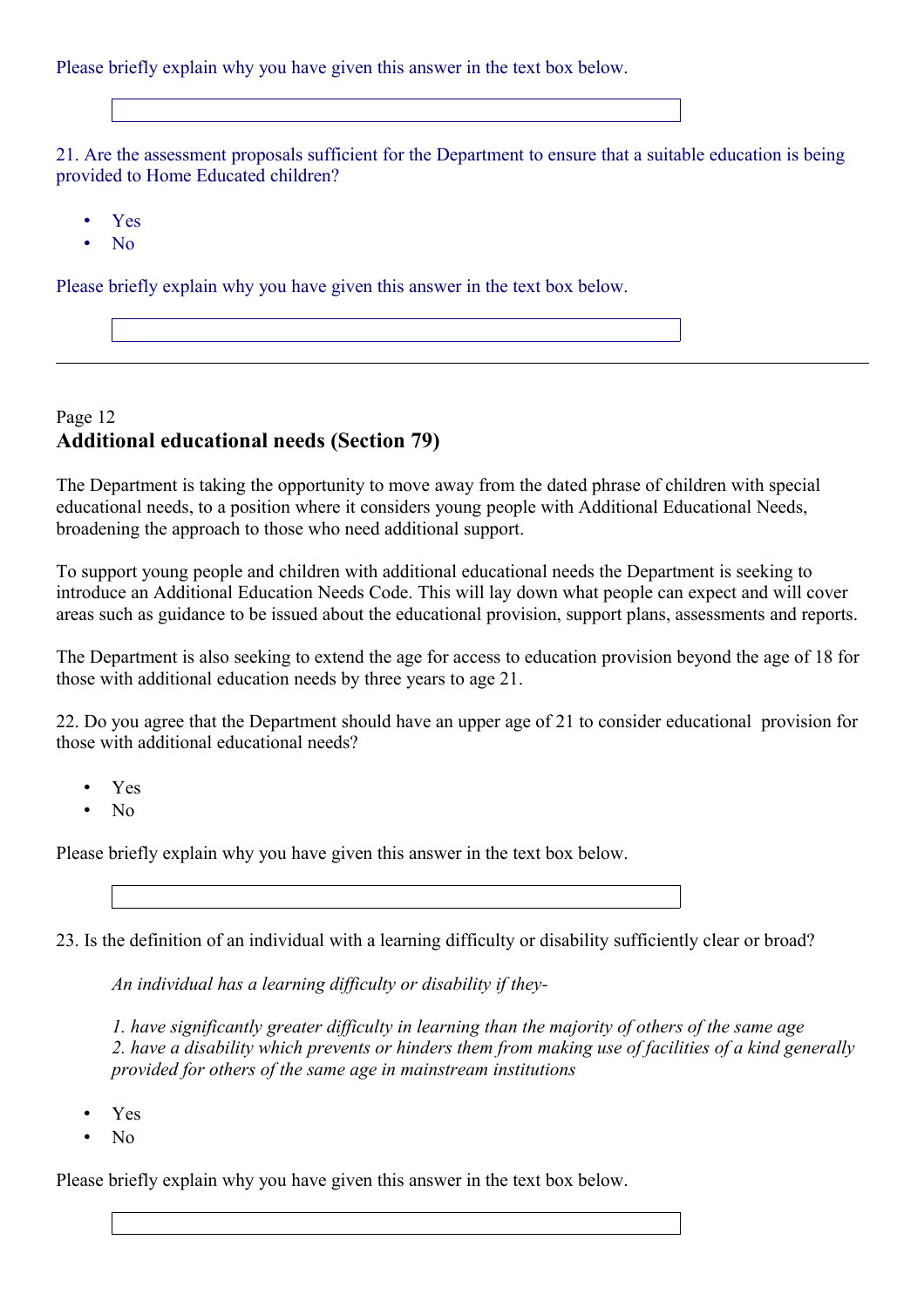## Page 13 **AEN principles**

There are a number of principles which underlie additional educational needs provision. These are found in section 80.

a. the educational system should include and integrate children and young persons who present challenging behaviour or who have special needs as a result of their mental or physical conditions

b. each child and young person has a right to have their needs assessed by people with appropriate expertise

c. each child and young person has a right to have their needs addressed by the commitment of appropriate resources (including staff and technology) subject to overall considerations of efficiency and fairness

d. parents, children and young persons have a right to expect a consistent allocation of resources across the Island

e. parents, children and young persons have a right to have their views taken into account

f. parents, children and young persons should be involved in the decision-making process

g. parents, children and young persons have a right to be given full and prompt information at all stages of the process of assessing, reporting on and providing for additional educational needs

h. parents, children and young persons have a right to expect decisions to be taken in a coherent way, with public authorities and other relevant agencies cooperating and communicating wherever possible

24. In some of the principles, there is the reference to assessment and the allocation of resources for those with additional educational needs; do you agree that these are appropriate?

- Yes
- $N<sub>0</sub>$

Please briefly explain why you have given this answer in the text box below.

25. Other principles deal with parent and young person involvement in decision making; having full information and for co-operation and communication around decisions. Is there anything else which should be considered?

- Yes
- No

Please briefly explain why you have given this answer in the text box below.

26. It is proposed that additional educational needs assessments can be requested by the Department and by parents of children in maintained schools and the Department may assess other children such as those in Independent Schools or who are Home Educated. Is this appropriate?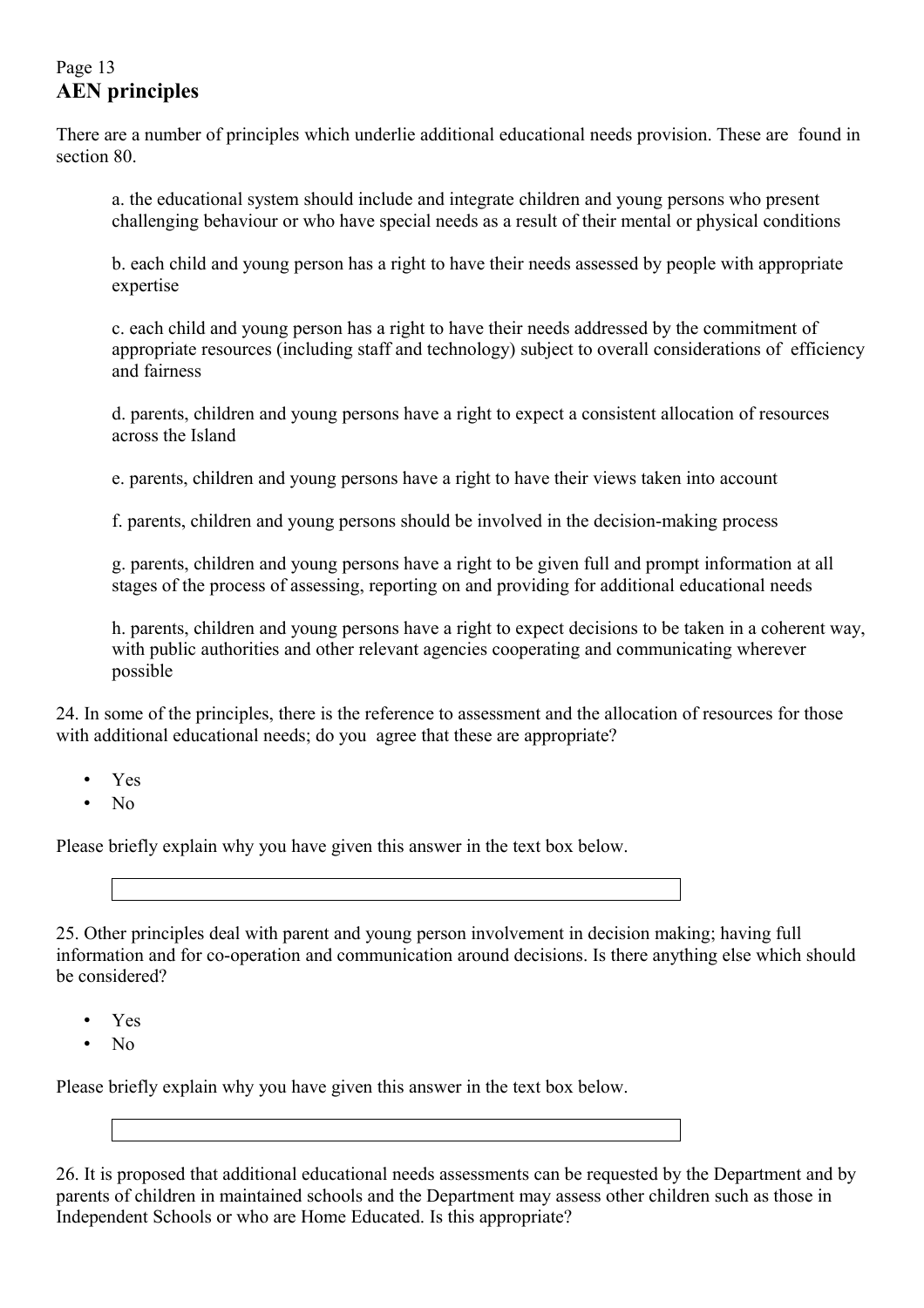- Yes
- $N<sub>0</sub>$

If yes, are there any conditions which should be attached?

Please briefly explain why you have given this answer in the text box below.

27. If a parent does want an assessment or alternatively does not want an assessment carrying out when proposed, then an appeal to a Tribunal is being suggested. Do you believe that this gives a parent sufficient remedy to challenge a decision being taken about their child, whether this is to have an assessment or not?

- Yes
- $N<sub>0</sub>$

Please briefly explain why you have given this answer in the text box below.

## Page 14 **Educational institutions**

It is being proposed that a register maintained by the Department of educational institutions on the Island other than schools, individuals, early years providers or where CPD is provided by an organization. This register will contain information about:

- a. safeguarding arrangements for children's welfare
- b. the nature of courses being provided
- c. the nature of qualifications being awarded
- d. the amount of fees being charged

To ensure that institutions are operating as described, periodic inspections will be undertaken. Complaints about educational institutions will also be acted upon within a certain time frame. There will also be an appeal mechanism.

28. Are there any other criteria which should also be included?

- Yes
- No

Please briefly explain why you have given this answer in the text box below.

29. Do you believe that this will help to ensure that rogue educational institutions will be identified and if necessary closed down?

- Yes
- $N<sub>0</sub>$

If your answer is no, then please explain why below.